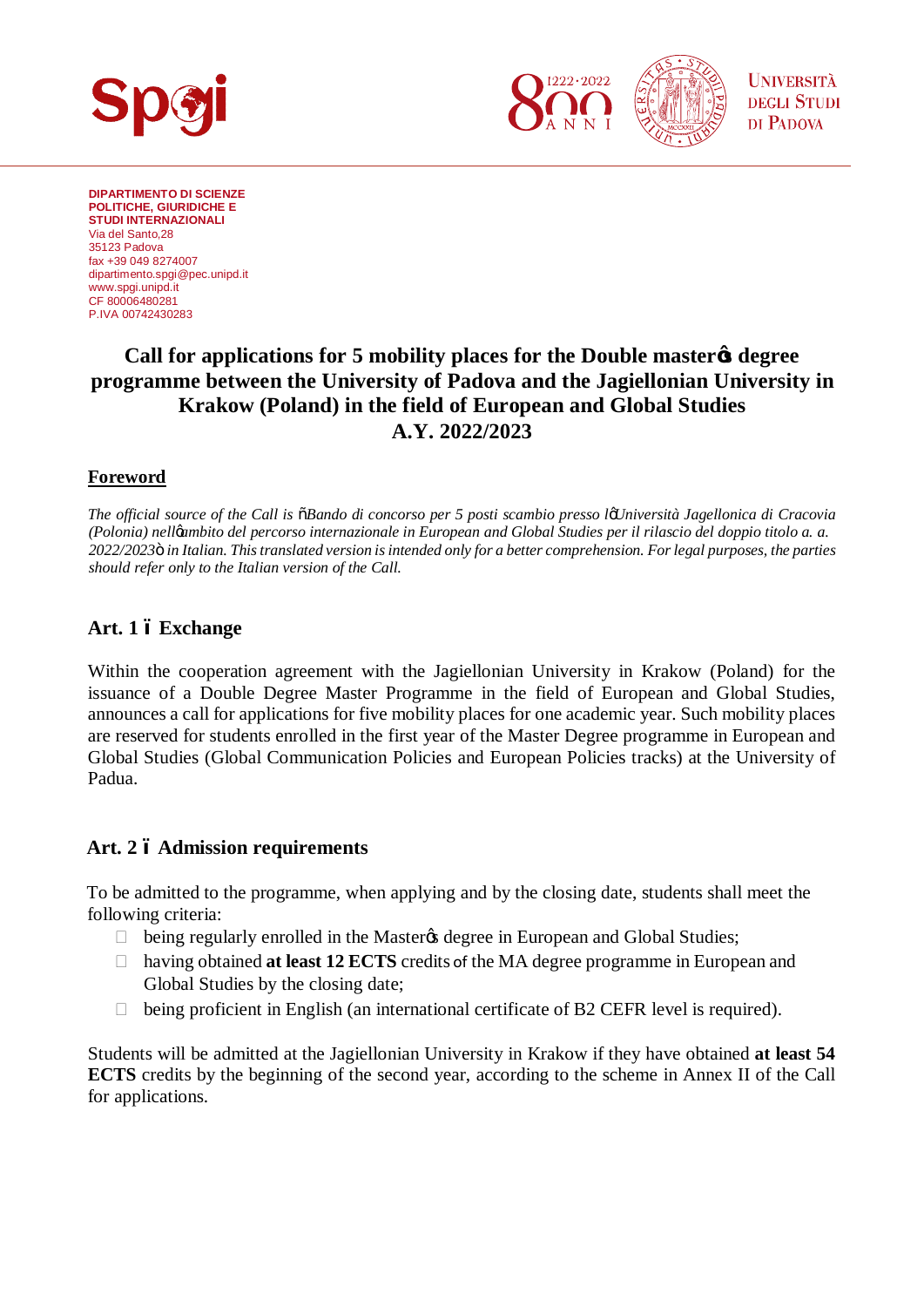Overall, students **must obtain 60 ECTS** credits at the University of Padua, according to the scheme in Annex II.

### **Art. 3 – Application procedure**

Students shall apply through the annexed form (Annex I), within and not later than **March 30, 2022 (h. 1pm).** The form and the documents listed below shall be submitted through one of the following options:

- **1) by ordinary post (ATTENTION: The date of the postmark will not be taken into consideration)** to the attention of Dr. Blerina Brami. Università degli Studi di Padova Dipartimento di Scienze Politiche, Giuridiche e Studi Internazionali Via del Santo, 28 - 35123 Padova
- **2) by hand** to the Internationalization Office of the Department of Political Science, Law and International Studies, via del Santo 28 ó 2nd floor, room 02013, from Monday to Friday, from 10 am - 1pm. Should the applicant not be able to hand the application form in person, a third party can do it by written proxy. Should this be the case, a copy of the applicant is ID card is also needed;

**3) by certified e-mail** to: [dipartimento.spgi@pec.unipd.it.](mailto:dipartimento.spgi@pec.unipd.it)

**4) by email** to**:** [internazionalizzazione.spgi@unipd.it](mailto:internazionalizzazione.spgi@unipd.it)

For further information contact Dr Blerina Brami (email: [internazionalizzazione.spgi@unipd.it,](mailto:internazionalizzazione.spgi@unipd.it) tel. 049 8274082).

Applicants, on their own responsibility, should provide personal information, date and place of birth, permanent address, and address for this call for applications purposes, phone number and email address.

The documents listed below shall be annexed to the application form. Failing to do so will result in the exclusion of the applicant from the selection.

Self-certification of the Bachelor ts degree programme certifying the list of examinations sat and the number of ECTS gained;

Self-certification of the enrollment at the Master & degree programme certifying the list of examinations sat and the number of ECTS gained;

 Motivational letter explaining the reasons why the applicant wishes to participate (in English);

 European curriculum vitae ([http://europass.cedefop.europa.eu/en/documents/curriculum](http://europass.cedefop.europa.eu/en/documents/curriculum-vitae)[vitae\)](http://europass.cedefop.europa.eu/en/documents/curriculum-vitae);

Copy of a valid Passport or Identity card;

International English language certificate (B2 CEFR)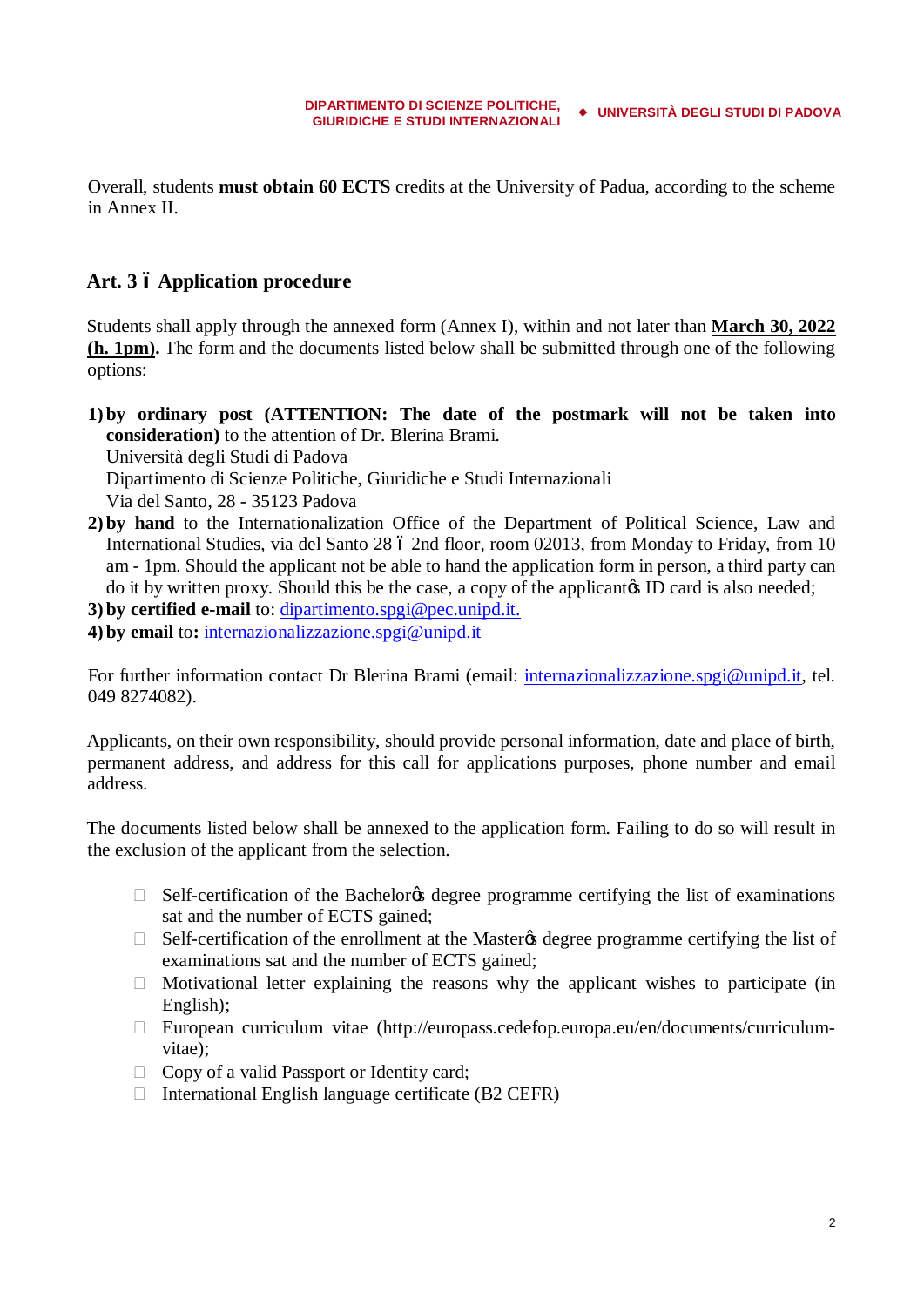Application forms failing to meet the requirements concerning data and/or documents shall be invalid and the applicant shall be excluded from the selection.

### **Art. 4 – Selection criteria**

The application forms considered valid shall be assessed by a Committee according to the following criteria:

- $\Box$  Weighted average of grades of the examinations sat;
- **q** Motivation letter:
- □ Curriculum Vitae;
- <sup>q</sup> Knowledge of English language;
- **q** Interview.

The interview date is on **April 5, 2022 at 2pm** at Sala Riunioni 3, Department of Political Science, Law and International Studies, Via del Santo, 28, barring unforeseen circumstances that will be promptly communicated to candidates.

Students must have their ID card along with them. The applicants will receive technical instructions regarding the details of the interview after the closing date of applications. Candidates failing to attend the interview shall automatically be excluded from the selection.

### **Art. 5 – Selection procedure and ranking list**

The Committee shall draw up the ranking list. Assessment criteria are outlined below:

- $\triangleright$  From 0 to 60 points: weighted average of grades (related to the BA and MA programmes)
- $\triangleright$  From 0 to 15 points: curriculum vitae;
- $\triangleright$  From 0 to 20 points: motivation letter and interview;
- $\triangleright$  From 0 to 5 points: knowledge of English language.

To be admitted to the double degree programme candidates must obtain at least 60 points out of 100.

The ranking list will be published at the Internationalization Office of the Department of Political Science, Law and International Studies, via del Santo 28 ó 1st floor, and on the web page: [https://www.spgi.unipd.it/internazionalizzazione/double-degrees/european-and-global-studies-](https://www.spgi.unipd.it/internazionalizzazione/double-degrees/european-and-global-studies-%E2%80%93-universit%C3%A0-jagellonica-di) [%E2%80%93-universit%C3%A0-jagellonica-di,](https://www.spgi.unipd.it/internazionalizzazione/double-degrees/european-and-global-studies-%E2%80%93-universit%C3%A0-jagellonica-di) on **April 8, 2022**.

In the ranking list, the selected candidates will be informed about the reporting time and venue for formal acceptance of the mobility place.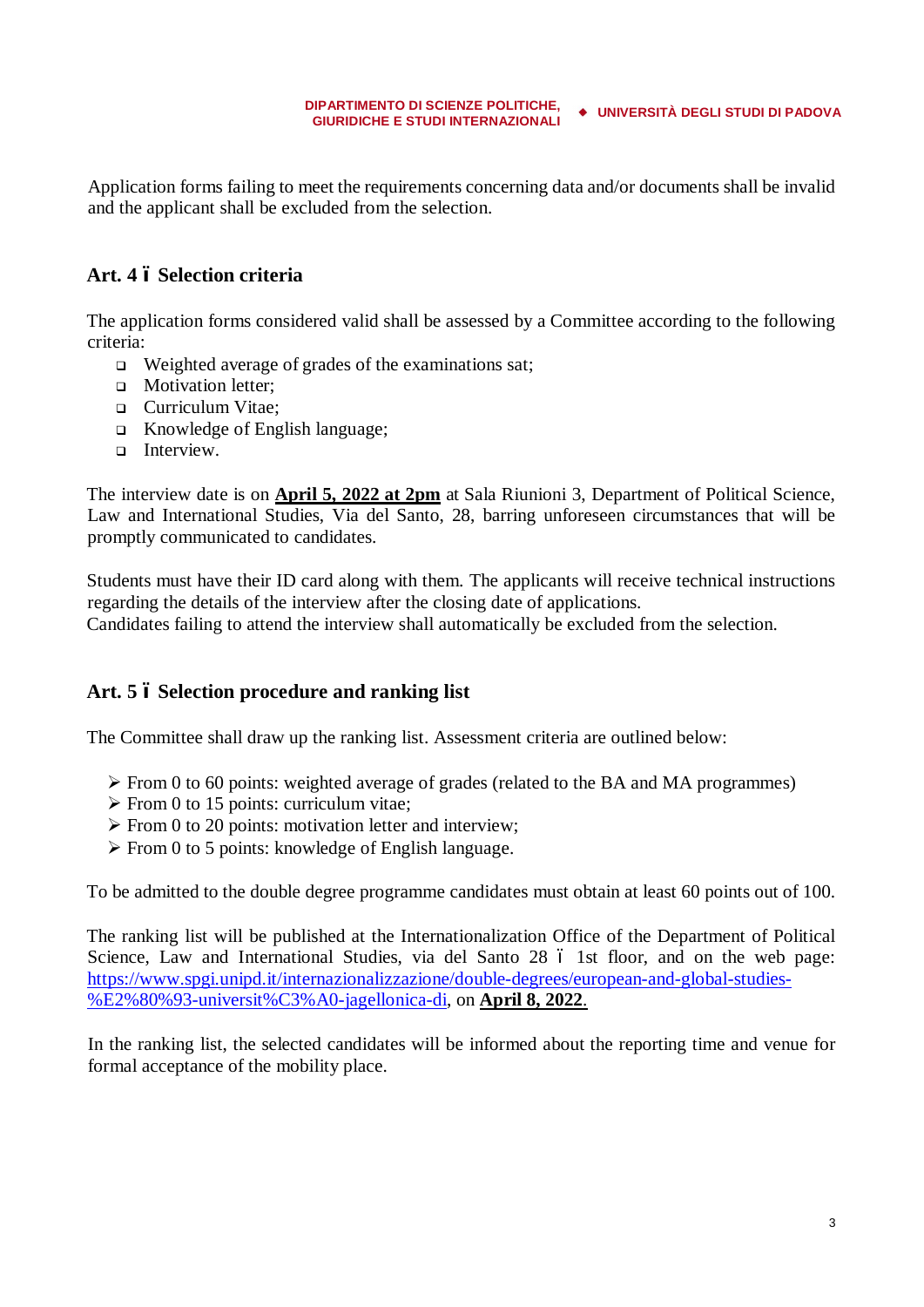Should a selected candidate withdraw the mobility place, the following eligible candidate on the ranking list shall be awarded the place.

### **Art. 6 – Funding**

The selected students will be recognized as Erasmus+ students with the consequent benefit of the Erasmus grant and all the integrations provided for by national, regional and university regulations. The financial support depends on the actual number of days spent at the host university, up to a

maximum of 12 monthly financial support (360 days).

The financial support is subject to the annual approval of the University of Padua.

Before departure, selected students should sign the financial agreement stating the amount of and the way in which the financial support is issued.

The scholarship is strictly connected to the participation to the programme and the attainment of the two degrees.

Selected students are exempted from paying fees at the host university, but they should be regularly enrolled at the University of Padova and therefore continue to pay its fees.

### **Art. 7 – Study Plan**

Following consultation with the professors of both the University of Padua and the host university, selected students should draft a study plan (Learning Agreement) of the activities to carry out abroad. The Learning Agreement shall be drafted before the departure and, if necessary, be promptly updated after the departure.

In order to obtain the double degree, students must acquire 60 ECTS credits in Padua and 60 ECTS credit in Krakow, in total 120 ECTS credits (including 18 ECTS credits of the final examination).

The courses to be included in the study plan are listed in the Annex II.

All the courses at the Jagiellonian University in Krakow will be taught in English.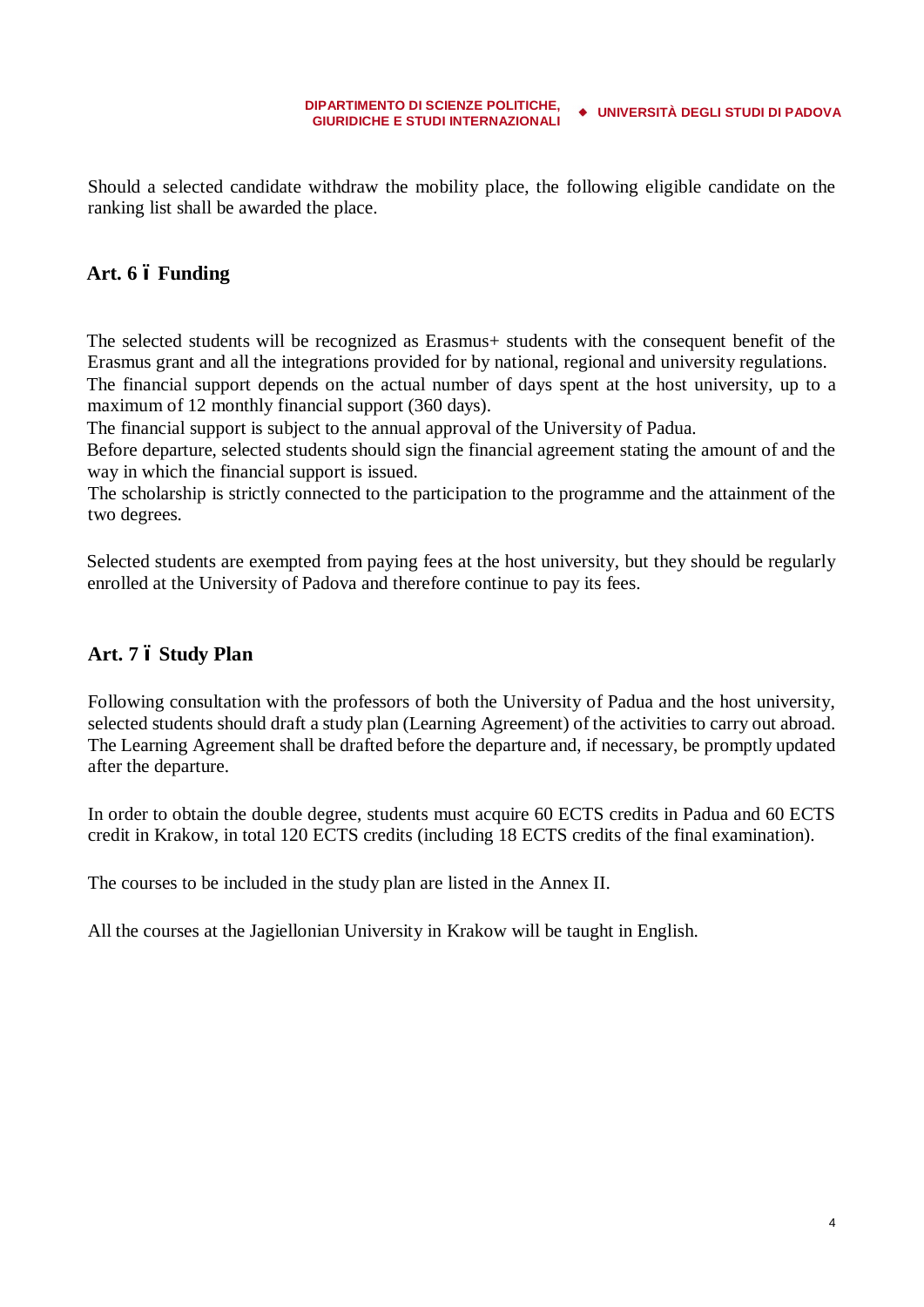**ANNEX I**

# **Call for applications for 5 places for the Double master's degree programme between the University of Padova and theJagiellonian University in Krakow (Poland) in the field of European and Global Studies A.Y. 2022/2023**

### **APPLICATION FORM**

The application must be submitted in the manner indicated in Art. 3 in this Call for applications, to the Internationalisation Office of the Department of Political Science, Law and International Studies, via del Santo 28 - second floor, room 02 013 - 35128 Padua, **not later than March 30, 2022 (h. 1 pm).**

|                                       | I, the undersigned $\frac{1}{\sqrt{1-\frac{1}{2}} \cdot \frac{1}{\sqrt{1-\frac{1}{2}} \cdot \frac{1}{\sqrt{1-\frac{1}{2}} \cdot \frac{1}{\sqrt{1-\frac{1}{2}} \cdot \frac{1}{\sqrt{1-\frac{1}{2}} \cdot \frac{1}{\sqrt{1-\frac{1}{2}} \cdot \frac{1}{\sqrt{1-\frac{1}{2}} \cdot \frac{1}{\sqrt{1-\frac{1}{2}} \cdot \frac{1}{\sqrt{1-\frac{1}{2}} \cdot \frac{1}{\sqrt{1-\frac{1}{2}} \cdot \frac{1}{\sqrt{1-\frac{1}{2}} \cdot \frac{$ |  |  |  |  |
|---------------------------------------|-----------------------------------------------------------------------------------------------------------------------------------------------------------------------------------------------------------------------------------------------------------------------------------------------------------------------------------------------------------------------------------------------------------------------------------------|--|--|--|--|
|                                       |                                                                                                                                                                                                                                                                                                                                                                                                                                         |  |  |  |  |
|                                       |                                                                                                                                                                                                                                                                                                                                                                                                                                         |  |  |  |  |
|                                       |                                                                                                                                                                                                                                                                                                                                                                                                                                         |  |  |  |  |
|                                       |                                                                                                                                                                                                                                                                                                                                                                                                                                         |  |  |  |  |
|                                       |                                                                                                                                                                                                                                                                                                                                                                                                                                         |  |  |  |  |
|                                       |                                                                                                                                                                                                                                                                                                                                                                                                                                         |  |  |  |  |
|                                       | Enrolled in the _____________ academic year of Master's Degree in                                                                                                                                                                                                                                                                                                                                                                       |  |  |  |  |
|                                       | ,我们也不能在这里的时候,我们也不能在这里的时候,我们也不能会在这里的时候,我们也不能会在这里的时候,我们也不能会在这里的时候,我们也不能会在这里的时候,我们也不<br>Students Number                                                                                                                                                                                                                                                                                                                                    |  |  |  |  |
|                                       | Academic year of first enrollment in the Master & Degree: 20 __________;                                                                                                                                                                                                                                                                                                                                                                |  |  |  |  |
| $\bullet$                             | Number of exam taken in the Master & Degree                                                                                                                                                                                                                                                                                                                                                                                             |  |  |  |  |
| $\bullet$<br>certification attached); | Number of credits earned during the Master & Degree _____ (as indicated in the self-                                                                                                                                                                                                                                                                                                                                                    |  |  |  |  |
| ٠                                     | Average grade of the exams taken 130                                                                                                                                                                                                                                                                                                                                                                                                    |  |  |  |  |
|                                       | Final grade of Bachelor & Degree                                                                                                                                                                                                                                                                                                                                                                                                        |  |  |  |  |

Additional information: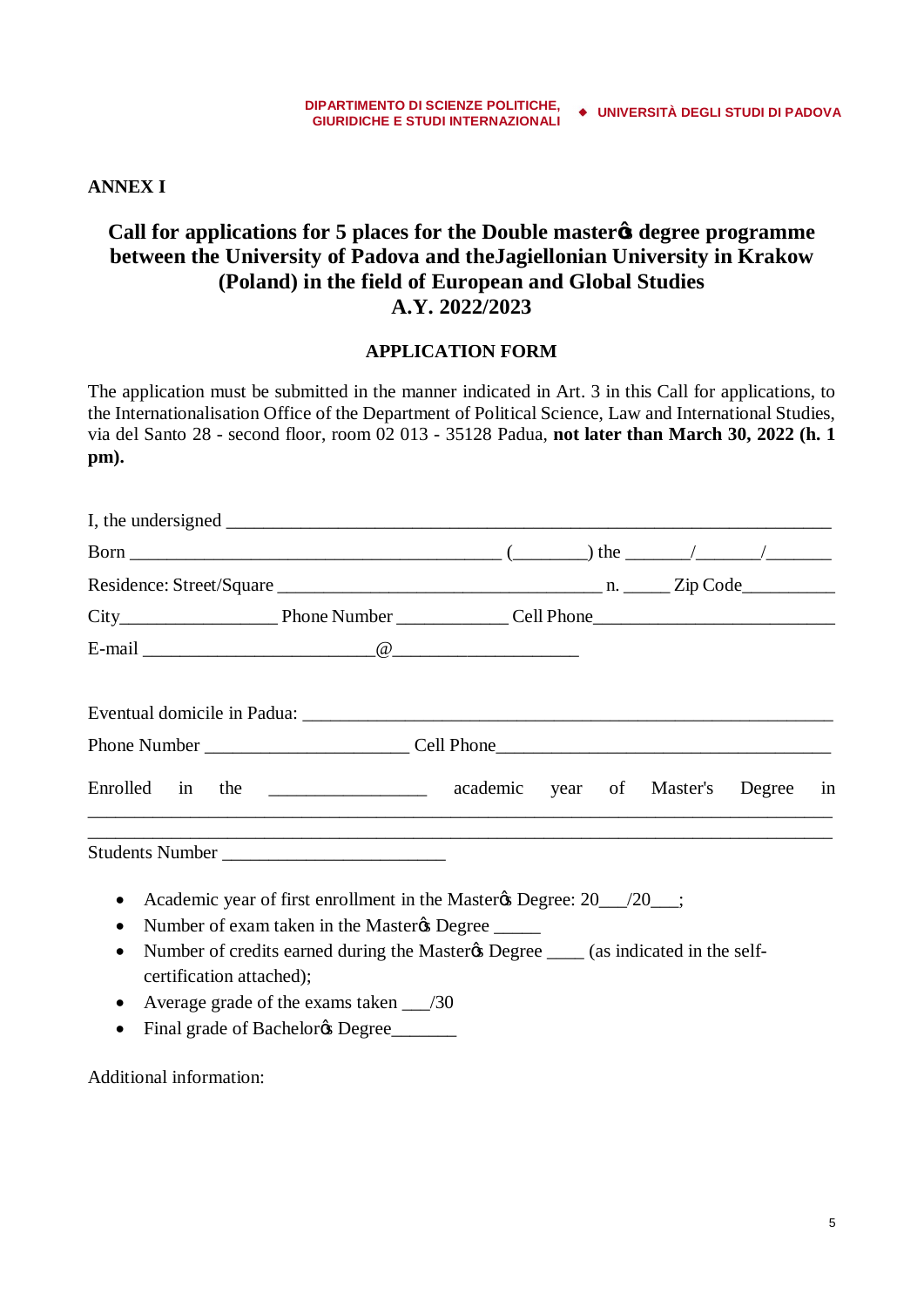- Has the applicant already participated to Erasmus+ Mobility programme or other international mobility programmes?

\_\_\_\_\_\_\_\_\_\_\_\_\_\_\_\_\_\_\_\_\_\_\_\_\_\_\_\_\_\_\_\_\_\_\_\_\_\_\_\_\_\_\_\_\_\_\_\_\_\_\_\_\_\_\_\_\_\_\_\_\_\_\_\_\_\_\_\_\_\_\_\_\_\_\_\_\_\_\_\_

Yes No

-If so, at which host university (name of the university and the foreign country)?

-For how many months?\_\_\_\_\_\_\_\_\_\_\_

### **HEREBY A S K**

To be admitted to the selection for 5 mobility places for the Double Degree programme between the University of Padova and the Jagiellonian University in Krakow (Poland) in the field of European and Global Studies for the A.Y. 2022/2023, reserved to students enrolled in the first year of the Master Degree programme in  $\delta$ European and Global Studies $\ddot{\sigma}$ , at the University of Padua.

I undertake to benefit the exchange place for the entire period in accordance with the conditions laid down in this call for application.

In addition to the above information, I enclose the documentation required by the call hereto, as follows:

Self-certification of the Bachelor & degree with the list of passed exams with marks and ECTS credits;

Self-certification of the enrollment at the Master to degree with the list of exams passed and

the acquired credits (CFU/ECTS) for the a.y. 2021-2022;

Motivation letter (exclusively in English);

 Curriculum vitae in English (http://europass.cedefop.europa.eu/en/documents/curriculumvitae);

Copy of an identity document;

English language certificate

Lastly, I consent to the use of my personal data, in observance of Legislative Decree 196/2003 and subsequent amendments and integrations, for the fulfilment of obligations connected to this procedure.

Place and date: \_\_\_\_\_\_\_\_\_\_\_\_\_\_\_\_\_\_\_\_\_\_\_\_

The Declarant (legible signature):\_\_\_\_\_\_\_\_\_\_\_\_\_\_\_\_\_\_\_\_\_\_\_\_\_\_